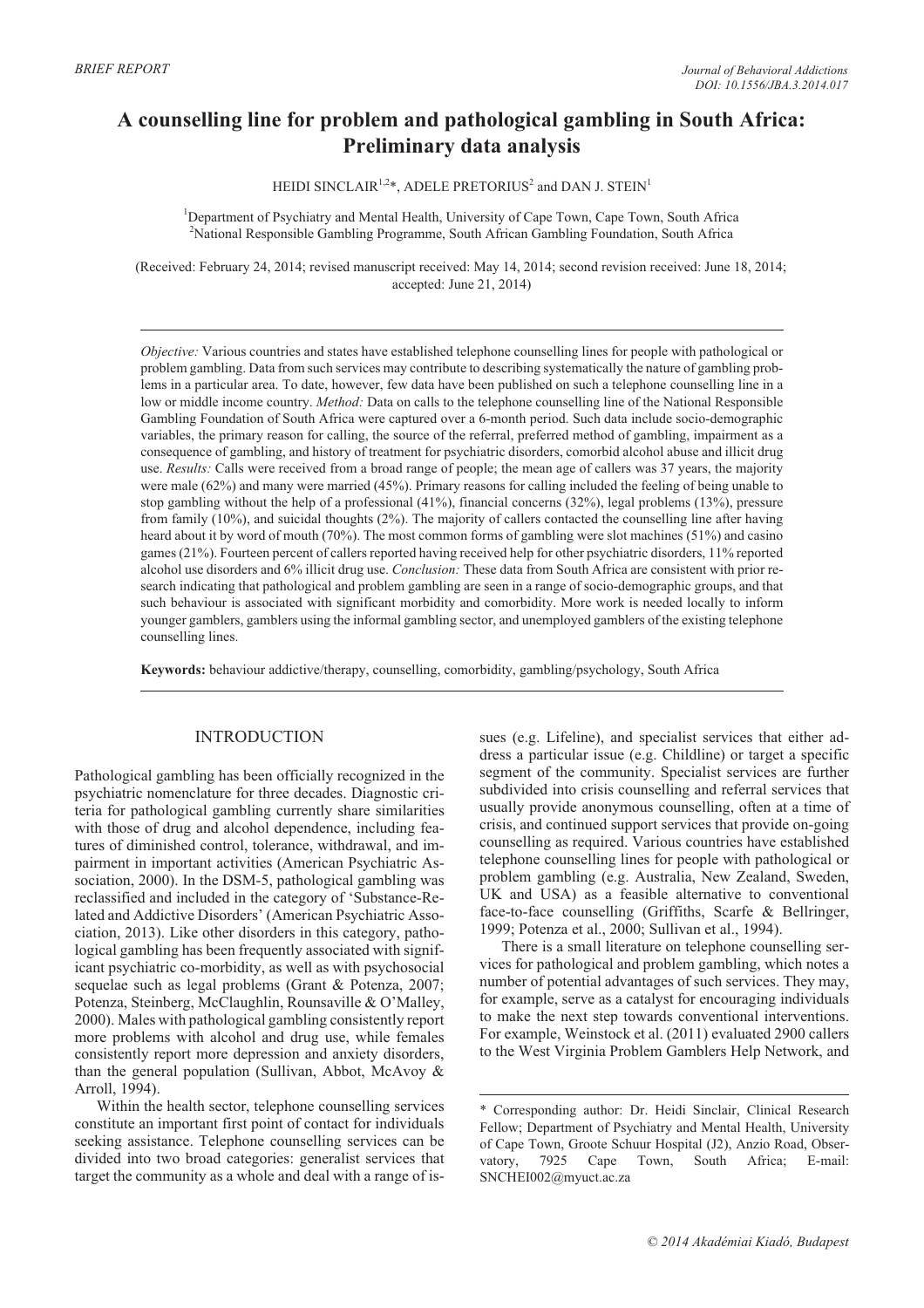found that 76% of callers accepted referrals to in-person assessments, and 55% attended these appointments. Potenza et al. (2000) evaluated 562 callers to a gambling helpline serving southern New England and found that the majority of callers had never utilized professional or self-help gambling treatments and they therefore concluded that gambling helplines may be particularly useful for treatment-naïve individuals.

To our knowledge, the majority of work done on gambling counselling lines has emerged from developed countries. Abait and Folino (2008) conducted a study on callers to a gambling helpline in Argentina. They detected a high prevalence of affective disorders, suicide thoughts and attempts as well as financial and marital troubles. Some specific local characteristics related to the gambling preferences and their association to smoking were found. Their findings also supported the theory that the helpline might have a preventive effect at early stages of the course of pathological gambling and provide empirical bases for appropriate service planning in developing countries.

In South Africa, legalized gambling expanded rapidly during the latter part of the  $20<sup>th</sup>$  century, after a change in the Gambling Act 10 (Collins et al., 2011). A nationally representative survey in South Africa found that 57% of the adult population engage in some form of legal gambling, that 4–7% of the adult population have sub-threshold pathological gambling (or 'problem gambling'), and that the prevalence rate for pathological gambling is around 1% (Quarterly Labour Force Survey, 2012). A National Responsible Gambling Foundation, established in 1998 in order to help prevent and reduce pathological gambling, established a counselling line.

The National Responsible Gambling Program (NRGP) telephone counselling line has been operational for the past 13 years and is located at its headquarters in Cape Town. It is available 24 hours a day, 365 days a year. The 0800 line is toll-free from landlines. Public landlines are easily accessible. The counsellors inform callers who phone from mobile phones that the NRGP prefer to carry the cost of the calls and therefore the counsellors call them back on their mobile phone numbers. This is the first-point of contact for expert advice on gambling for many, including individuals with problem gambling; family, friends, or work colleagues; gambling venue workers; and health professionals. The counselling line is widely advertised, using a range of methods, including stickers on slot machines and in gambling venues; newspaper, radio and television advertisements; and the yellow pages. The counselling line is operated by six counsellors, who have been trained in gambling problems, and who receive weekly supervision from a clinical psychologist and a psychiatrist. The NRGP's treatments have also been broadened to offer more services to families either for them in their own right, or as an entire family unit.

When individuals call the NRGP counselling line, counsellors focus on developing a relationship and on providing psycho-education. They draw on the principles of motivational intervention. Where appropriate, callers are referred for a comprehensive face to face evaluation with a registered psychologist or social worker in their geographical area. The NRGP treatment network consists of 85 mental health professionals (clinical psychologists and social workers) in each of the major centres as well as various other towns in South Africa and Namibia (Collins et al., 2007). Where indicated, treatment practitioners are able to provide an evidence-based treatment program free of charge. Treatment practitioners meet annually to undergo training, and are also able to obtain consultation from a NRGP psychiatrist.

Our aim in this paper is to provide data from callers to the NRGP counselling line, describing socio-demographic and clinical features, as well as providing data on comorbidity and morbidity. We provide baseline data on callers to the counselling line, as well as information on who is not calling, so that appropriate interventions can be made in the future to encourage a larger and more representative volume of callers.

### **METHODS**

As part of a routine procedure, the NRGP telephone counselling line records various data from callers. These data comprise the caller's age, gender, marital status, employment status, primary reason for calling, source of referral, preferred method of gambling, sequelae of gambling such as involvement in illegal activities and history of treatment for psychiatric disorders. The Alcohol Use Disorders Identification Test (AUDIT) and the Drug Use Disorders Identification Test (DUDIT) are used to identify individuals with hazardous and harmful patterns of alcohol consumption or illicit drug use.

In accordance with the clinical literature on using audits to improve services, we retrospectively evaluated these calls, with a particular focus on who was and was not using the NRGP telephone counselling lines. This was done with the full support and encouragement of the National Responsible Gambling Foundation.

Data from calls during the last six months in 2013 were examined  $(n = 480)$ . For the purpose of this analysis only first-time callers who were seeking treatment as a result of their own gambling were included. Exclusion criteria included callers younger than 18, already case-managed by the NRGP, hoax callers, family members, gamblers who contacted the line to have their self-exclusions lifted, callers with evidence of intellectual disability or language difficulties, and callers who refused to give information about themselves. Standard statistical methods were used to analyse categorical and dimensional variables.

#### *Ethics*

The Human Research Ethics Committee of the University of Cape Town's Faculty of Health Sciences formally approved the study.

#### RESULTS

Callers ranged in age from 18–72 years, with a mean age of 37 years, standard deviation 11. The majority of callers were male (62%), and many were married (45%) and in full-time employment (76%). The most common forms of gambling were slot machines (51%), and casino games (21%). Few calls (9%) came from callers who gambled at informal settings. The majority of callers contacted the helpline after having heard about this service by word of mouth (70%), from television or radio commercials (13%), or from the National Responsible Gambling Foundation website (13%).

Primary reasons for calling included the feeling of being unable to stop gambling without help from a professional (41%), financial concerns (32%), legal problems (13%),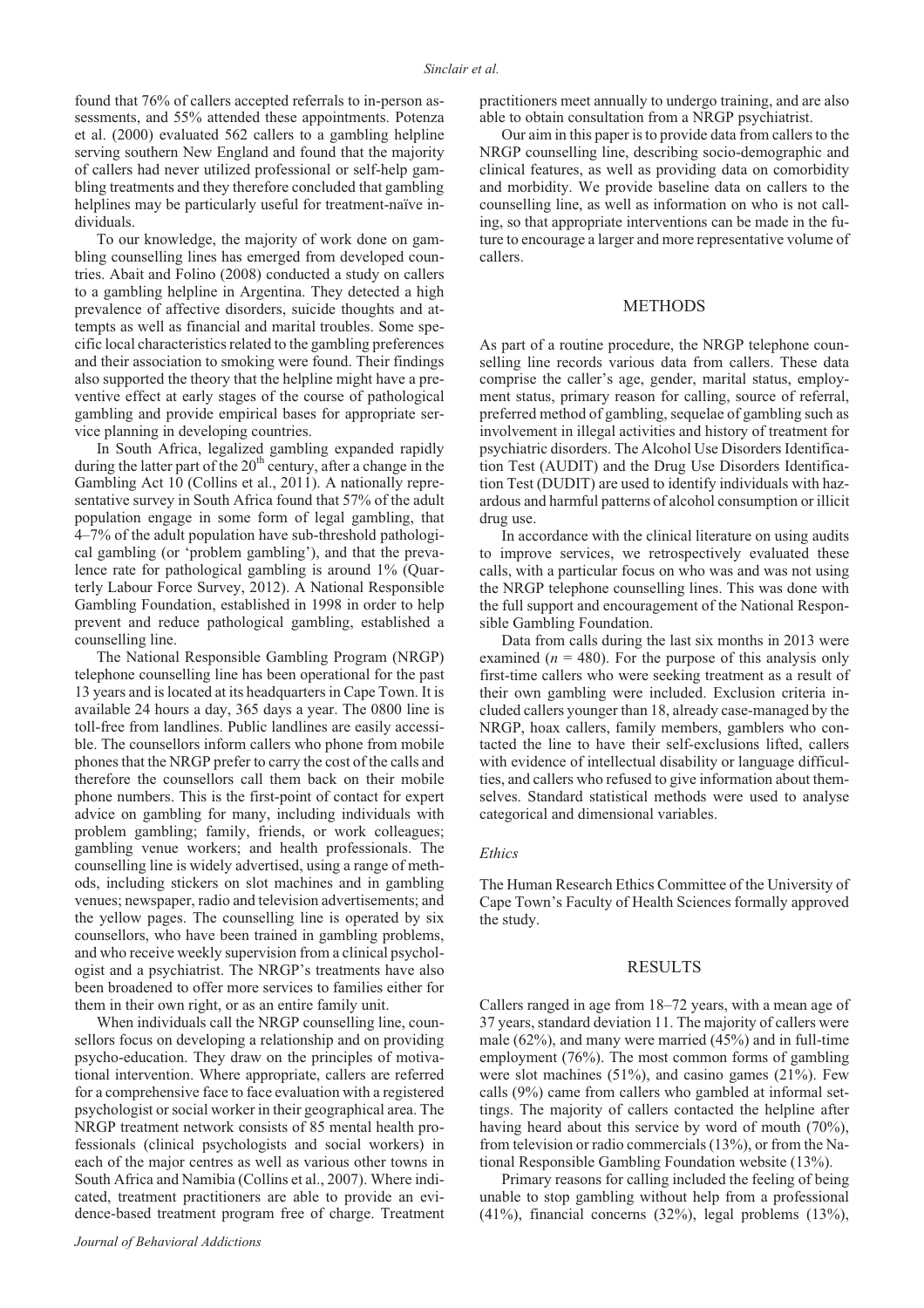pressure from family (10%), and suicidal thoughts (2%). Although only a few patients called because of suicidal thoughts, it was notable that  $33\%$  ( $n = 93$ ) had thoughts of suicide at the time of the telephone call. Callers called the line a mean of seven years after their gambling first began.

Gambling had led to illegal activities in 15% of callers. Among the illegal activities mentioned by callers, the following were noted: fraudulent loans, embezzlement and counterfeit cheques. Fourteen percent of callers reported having received help for other psychiatric disorders. Six percent of callers reported having received help for alcohol use disorders in the past, whereas  $11\%$  (7% of females and 13%) of males) reported a current problem with alcohol use. Six percent of callers (2% of females and 8% of males) reported recent illicit drug use and the majority of these callers took stimulants (including khat, cocaine and methamphetamine).

*Table 1.* Demographics of sample

| Demographics $N = 480$                            | n   | % of sample    |
|---------------------------------------------------|-----|----------------|
| Median age                                        | 37  |                |
| <b>Sex</b>                                        |     |                |
| Female                                            | 182 | 38             |
| Male                                              | 298 | 62             |
| Marital status                                    |     |                |
| Married                                           | 216 | 45             |
| Single                                            | 154 | 32             |
| Divorced/Widowed                                  | 110 | 23             |
| Employment status                                 |     |                |
| Employed                                          | 365 | 76             |
| Unemployed                                        | 77  | 16             |
| Retired                                           | 38  | 8              |
| Primary reason for calling                        |     |                |
| Loss of control                                   | 197 | 41             |
| Financial trouble                                 | 154 | 32             |
| Legal consequences                                | 62  | 13             |
| Family pressure                                   | 48  | 10             |
| Suicide thoughts                                  | 10  | $\overline{c}$ |
| Other                                             | 9   | $\overline{2}$ |
| Preferred gambling method                         |     |                |
| Slots                                             | 245 | 51             |
| Casino table games                                | 101 | 21             |
| <b>Horses</b>                                     | 58  | 12             |
| Internet                                          | 24  | 5              |
| Informal forms of gambling<br>(iFifa/iChina/dice) | 28  | 6              |
| Other                                             | 24  | 5              |
|                                                   |     |                |

## DISCUSSION

The main findings of this report are that in the low-middle income context of South Africa, 1) callers to a telephone counselling line for problem and pathological gambling represent a broad range of socio-demographic groups; 2) problem and pathological gambling behaviour is associated with significant morbidity and comorbidity; and 3) younger gamblers, gamblers using the informal gambling sector, and unemployed gamblers seem less likely to make use of the NRGP counselling line.

These findings are in many ways consistent with findings in more developed countries. For example, data from the Connecticut Council on Problem Gambling on the demographic profile and clinical features of problem and pathological gamblers who sought treatment from a helpline indicate that the telephone line was contacted by a broad range of gamblers, including both males (59%) and females (31%), and by married/cohabiting (45%) individuals as well as single/divorced (55%) individuals (Weinstock et al., 2011). Such data reflect community level data on socio-demographic correlates of gambling.

The type of gambling most commonly recorded in callers (slot machines, casino games) to the NRGP telephone counselling lines largely reflects findings from national surveys of gambling behaviour in South Africa (South African National Gambling Board, National Statistics). Nevertheless, other gambling segments, particularly informal gambling (as is seen in shebeens), are also common in the country as a whole, and were less commonly reported by callers. Similarly, calls were weighted toward gamblers who were in their thirties, and those in full-time employment, whereas the South-African population as a whole is currently weighted towards the youth, and comprises a large number of unemployed individuals (Quarterly Labour Force Survey, 2012).

Previous work on gambling telephone counselling lines, as well as from community and clinical samples has established the high morbidity and comorbidity associated with pathological and problem gambling (Ledgerwood, Steinberg, Wu & Potenza, 2005; Cunningham-Williams et al., 2005; Barry, Potenza, Steinberg & Wu, 2008). The high reported rate of suicidal ideation (33%) found here is consistent with previous international studies showing elevated rates of suicidal ideation and completed suicides among pathological gamblers (Ledgerwood, Steinberg, Wu & Potenza, 2007; Pulford et al., 2009). The rate of suicidal ideation among callers to the NRGP helpline is significantly higher than the rate which was found among a nationally representative sample in South Africa, where estimated lifetime prevalence of suicidal ideation was 9.1% (Joe, Stein, Seedat, Herman & Williams, 2008) Similarly, rates of alcohol and substance use disorders were high in callers, consistent with previous work (Ledgerwood et al., 2005; Cunningham-Williams et al., 2005; Barry et al., 2008).

Callers noted several precipitants for seeking help. Similarly, previous work has shown that the majority of gamblers seek help during crisis situations such as financial difficulties, criminal charges/legal proceedings, loss of job, family break-up and attempted suicide as a result of gambling (Pulford et al., 2009).

It is unclear whether gambling precipitates suicidality or whether underlying mood disturbances lead to both gambling and suicidality. Examining the relationship between comorbidity of depression and presence of suicidality, as well as that between severity of gambling symptoms and extent of suicidality may help shed light on this question. Furthermore, all published data on the association of suicidality and gambling is from high income countries, and the nature of this relationship in low and middle income countries such as South Africa has not been explored. Despite these limitations, the results obtained are the first to explore the relationship between gambling and suicidality in South Africa, and they have clinical implications for understanding and assessing individuals with gambling disorders. It is important that individuals with gambling disorders be assessed for suicidality and comorbid psychiatric disorders, including depression, and treated for these conditions. Conversely, due to the strong relationship between gambling, suicidality and psychiatric disorders, individuals with psychiatric disorders should be screened for gambling problems.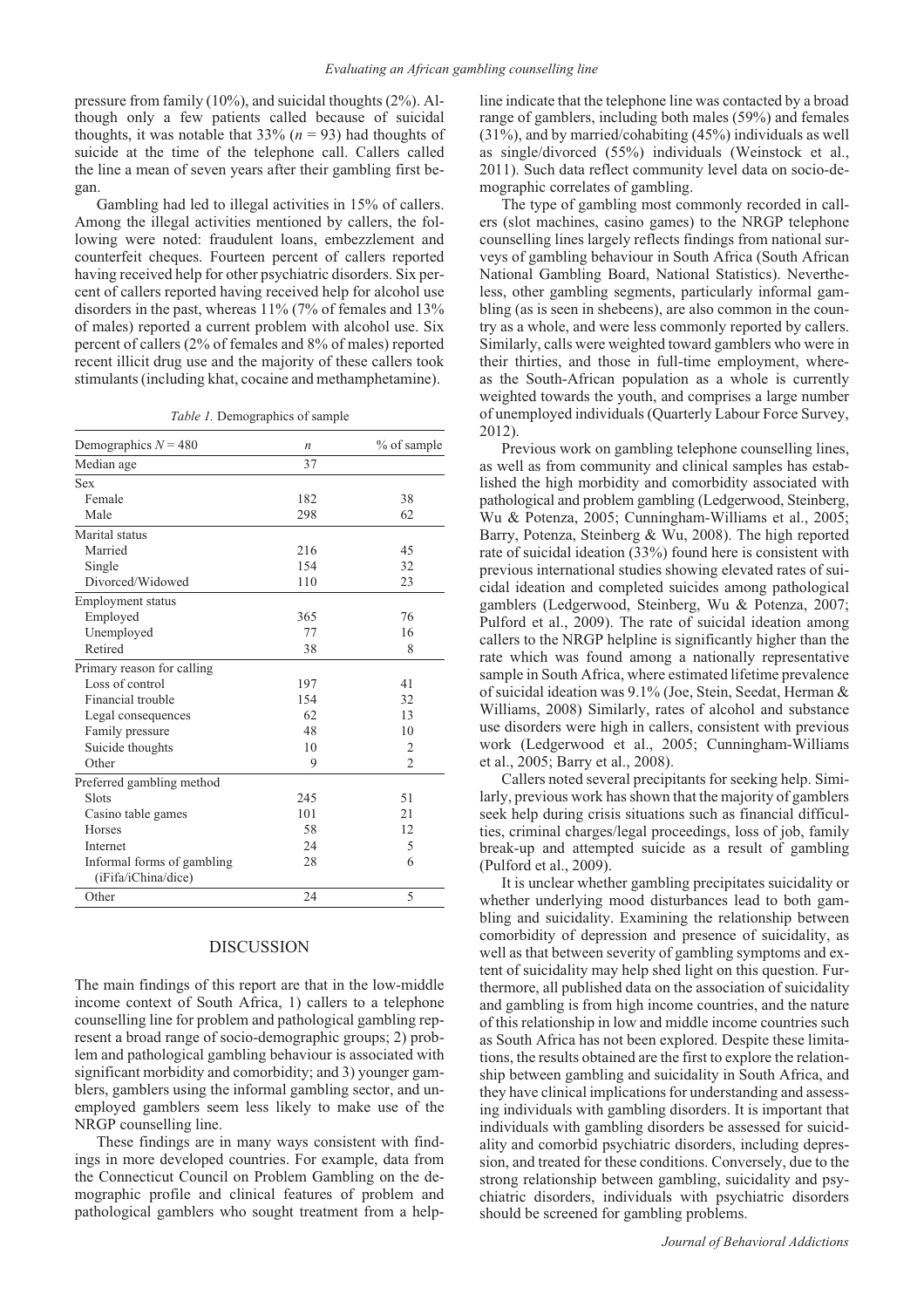The results have additional implications for treatment of individuals with problem or pathological gambling. Awareness of risk factors for suicidality, which overlap in part with risk factors for suicide in depression, is important in the counselling of these individuals, and may be a useful tool for helping to prevent suicide.

It is notable that twelve percent of the callers' primary motivation for dialling the counselling line was as a result of concerns about illegal activities. Indeed, thirteen percent of female callers and 16% of male callers admitted to being involved in some form of illegal activity as a result of their gambling, consistent with the international data (Pulford et al., 2009).

The data do not address the question of whether a counselling line can effectively prevent or reduce problem and pathological gambling. Nevertheless, an average of a hundred callers per month is referred on for treatment by NRGP counsellors. At the same time, our data suggest that not all segments of society are aware of or able to access the help-line; in particular younger gamblers (18–23 years), gamblers using the informal gambling sector, and unemployed gamblers seem less likely to make use of the NRGP counselling line. Such findings are in line with national trends in health service utilization in the country as a whole, where barriers to treatment, particularly in those from low socioeconomic groups, persist (Bruwer et al., 2011).

There are a number of limitations of the current study that should be emphasized. First, the data were gathered during a single 6-month period; there may be fluctuations, often as a result of festive seasons or year-end bonuses received, in the nature of callers over the course of a year. Second, the majority of variables recorded are self-report in nature; a clinical interview may have produced different data. Callers may have minimized comorbid substance use problems in an effort to obtain access to gambling services.

Despite these limitations, this study provides relevant preliminary data on callers to a gambling telephone counselling line in a low-middle-income country. The counselling line is accessed by a broad range of individuals, many of whom have significant morbidity and comorbidity, and who are then appropriately referred for treatment. More work is needed locally on how best to encourage problem and pathological gamblers to seek help, including how best to inform younger gamblers, gamblers using the informal gambling sector, and unemployed gamblers, of the existing telephone counselling lines.

*Founding sources:* DJS is a consultant to Biocodex, Lundbeck, Novartis, and Servier, and is a speaker for Eli Lilly and Company, GlaxoSmithKline, Lundbeck, and Servier. AP is the treatment director for the South African National Responsible Gambling Program (NRGP). HS received a research grant from the South African NRGP. No other financial support was received for this study.

*Authors' contribution:* DJS and AP were responsible for the study supervision. HS was responsible for the study concept and design and the analysis and interpretation of the data.

*Conflict of interest:* The authors declare no conflict of interest.

*Acknowledgment:* We thank the NRGF (National Responsible Gambling Foundation) for supporting this work.

## **REFERENCES**

- Abait, P. E. & Folino, J. O. (2008). Gamblers seeking for help. *Vertex, 19*(82), 325–333.
- American Psychiatric Association. Task force on DSM-IV. *Diagnostic and statistical manual of mental disorders: DSM-IV-TR.* American Psychiatric Publishing, Inc., 2000.
- American Psychiatric Association. DSM-5 development: pathological gambling, 2011. http://www.dsm5.org/Proposed Revisions/Pages/proposedrevision.aspx?rid=210.
- Barry, D. T., Potenza, M. N., Steinberg, M. A. & Wu, R. (2008). Characteristics of black and white callers to a gambling help-line. *Psychiatric Services, 59*(11), 1347–1350.
- Bruwer, B., Sorsdahl, K., Harrison, J., Stein, D. J., Williams, D. & Seedat, S. (2011). Barriers to mental health care and predictors of treatment dropout in the South African Stress and Health Study. *Psychiatric Services, 62*(7), 774–781.
- Collins, P., Stein, D. J., Pretorius, A., Sinclair, H., Ross, D., Barr, G., Hofmeyr, A., Shap, C., Spurrett, D., Rousseau, J., Ainslie, G., Dellis, A., Kincaid, H. & Bak, N. (2011). Addressing problem gambling: The National Responsible Gambling Programme. *South-African Medical Journal, 101*(10), 722–723. Collin et al. (2007). ???
- Cunningham-Williams, R. M., Cloninger, C. R., Grucza, R. A., Womack, S. B., Books, S. J. & Przybeck, T. R. (2005). Prevalence and predictors of results from the St. Louis personality health and lifestyle study. *Journal of Psychiatric Research, 39*(4), 377–396.
- Grant, J. E. & Potenza, M. (2007). Commentary: Illegal behavior and pathological gambling. *Journal of American Academy of Psychiatry and Law, 35,* 302–305.
- Griffiths, M. D., Scarfe, A. & Bellringer, P. (1999). The UK national telephone gambling helpline: Results on the first year of operation. *Journal of Gambling Studies, 15,* 83–90.
- Joe, S., Stein, D. J., Seedat, S., Herman, A. & Williams, D. R. (2008). Non-fatal suicidal behavior among South Africans: Results from the South Africa Stress and Health Study. *Social Psychiatry and Psychiatric Epidemiology, 43*(6), 454–461.
- Ledgerwood, D. M., Steinberg, M. A., Wu, R. & Potenza, M. N. (2005). Self-reported gambling-related suicidality among gambling helpline callers. *Psychology of Addictive Behaviours, 19,* 175–183.
- Ledgerwood, D. M., Steinberg, M. A., Wu, R. & Potenza, M. N. (2007). ???
- Potenza, M. N., Steinberg, M. A., McLaughlin, S. D., Rounsaville, B. J. & O'Malley, S. S. (2000). Illegal behaviors in problem gambling: Analysis of data from a gambling help-line. *Journal of American Academy of Psychiatry and the Law, 28,* 389–403.
- Potenza, M. N., Steinberg, M. A., McLaughlin, S. D. & O'Malley, S. S. (2001). Gender-related differences in the characteristics of problem gamblers using a gambling helpline. *American Journal of Psychiatry, 158,* 1500–1505.
- Pulford, J., Bellringer, M., Abbott, M., Clarke, D., Hodgins, D. & Williams, J. (2009). Reasons for seeking help for a gambling problem: The experiences of gamblers who have sought specialist assistance and the perceptions of those who have not. *Journal of Gambling Studies, 25*(1), 19–32.
- Quarterly Labour Force Survey, 1<sup>st</sup> Quarter 2012, Statistics South-Africa, available on www. Statssa.gov.za/qlfs/index. asp.